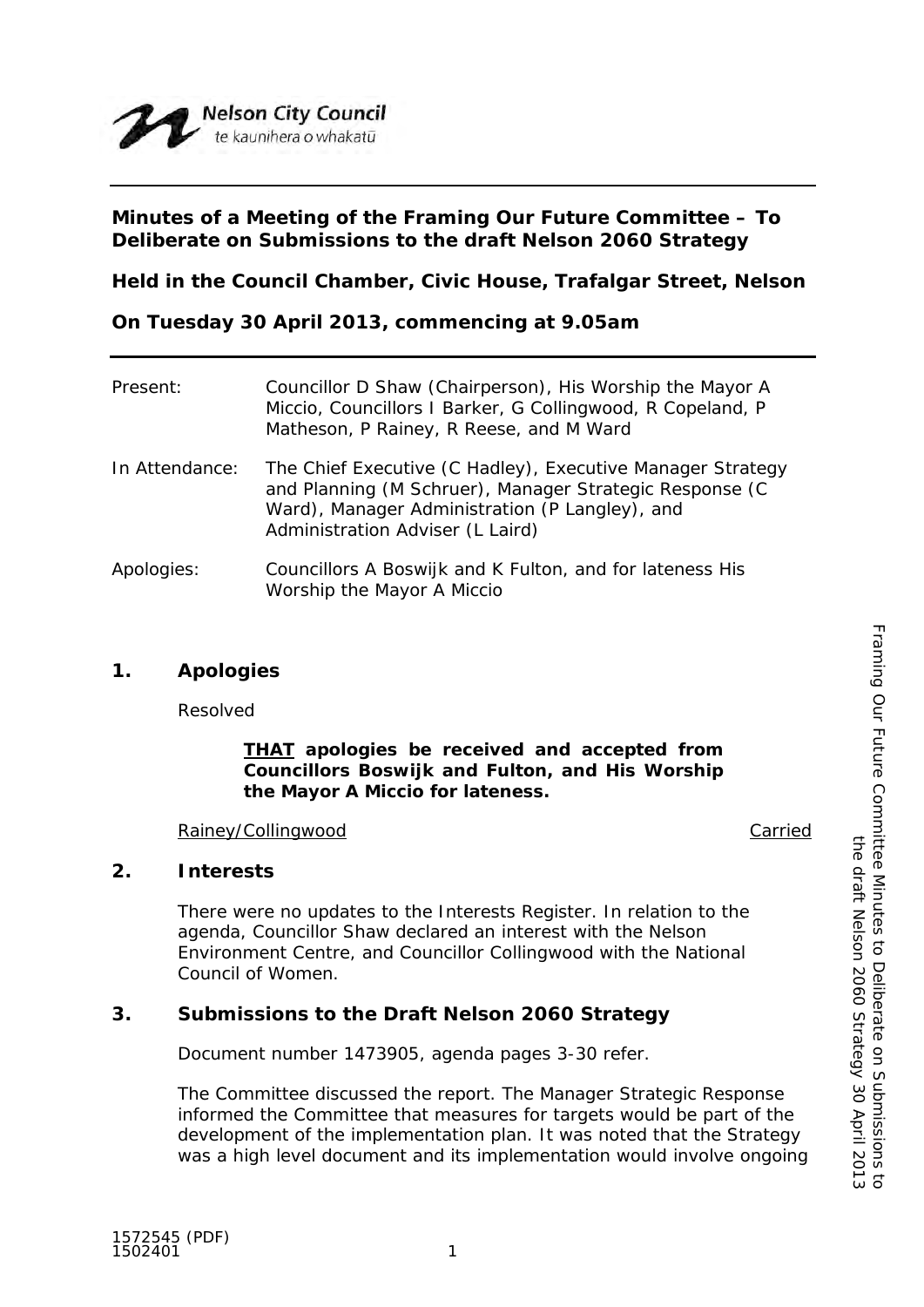discussions with the community through work plans, including asset management plans and the Long Term Plan.

The Committee progressed through the 'Summary of Requests for Changes' based on the submissions received (agenda pages 9 – 16 refer).

Attendance: His Worship the Mayor A Miccio joined the meeting at 9.23am.

There was agreement that the Nelson 2060 Strategy would be a 'living document' and would be adaptable to changes in the coming years, and therefore updated at various points.

#### 3.1 Submission L7 Carl Horn, document pages 9 and 10

It was agreed to replace 'or' with 'and' in the second sentence of the 'Keeping people here and attracting new people' section. It was also agreed to keep the reference to 'unique' in the vision.

3.2 Submission 19 Mary Ellen O'Conner, document page 14 Goal 1

It was agreed that there should be no change.

#### 3.3 Submission 14, Stephen Zanetti, document page 16 Goal 2

It was agreed officers were to include words about the Council's advocacy role on behalf of the community.

#### 3.4 Submission L8 Peter Lawless, document page 18 Biodiversity and Sustainability Principles

There was an in-depth discussion about biodiversity and landscapes, and how they should be integrated into the draft Strategy. The Committee encouraged officers to increase reference to biodiversity specific to Nelson in the document.

It was agreed that Goal 3 would be broadened in line with the recommendations of the Mayor's Taskforce. The Committee was cautioned to only broaden the goal in line with the submissions and to be careful not to introduce new information.

The Manager Strategic Response said that officers were working on the wording of Goal 3 with the submitter, Peter Lawless.

It was also agreed to include references in Goal 3, 5 and 8 to the value of landscapes.

3.5 Submission 71 Lynn Cadenhead and submission 75 Debs Martin, document page 18 Biodiversity

> It was agreed the changes requested in these submissions were in line with that agreed to in item 3.4 above.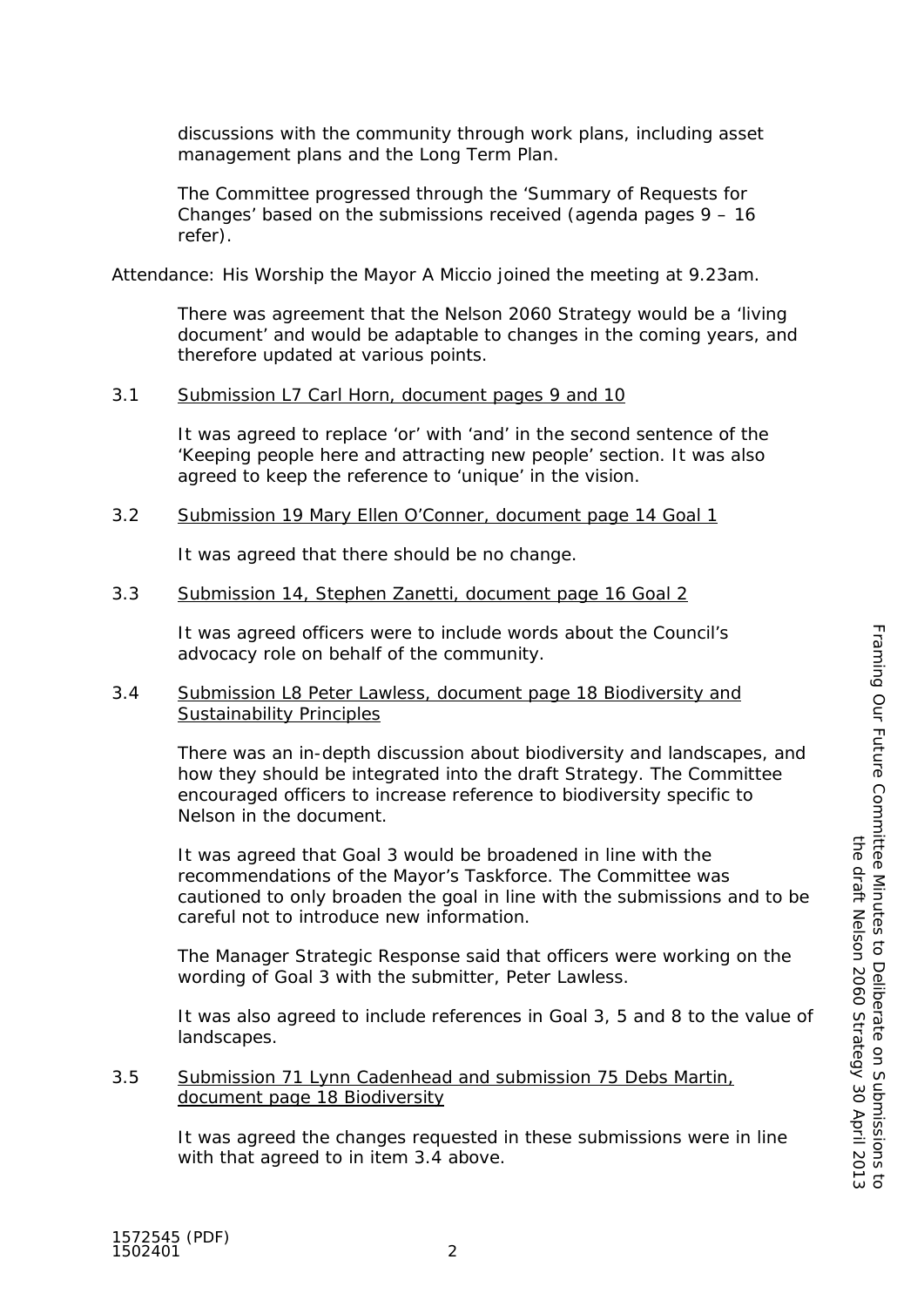## 3.6 Submission L7 Carl Horn, document page 19 Goal 3

The Committee agreed to the suggested amendment.

### 3.7 Submission 26 Steve Cross, document pages 20 and 24, Goal 4 and 6

There was an in depth discussion about the production of food (Goal 4). It was agreed that the targets on page 21 of the document would be broadened to include further references to how food was produced in the Nelson area.

The Committee discussed how to provide for young people within this document. It was agreed that further references to support the provision of opportunities for young people should be added to page 31 and to the background section on page 9 of the document, and other sections as officers saw appropriate.

### 3.8 Submission 74 Federated Farmers, Youth and Housing

In relation to the youth issues raised in this submission, the Committee noted that the same decision as that for submission 26 (item 3.7 above) applied.

As for housing affordability, the Committee agreed this was an issue to be discussed during the development of the implementation plan. It was further agreed that any wording relating to housing affordability in the document should be strengthened.

## 3.9 Submission L16 Britta Hietz, document page 21 Goal 4

The Committee agreed to the suggested amendment.

## 3.10 Submission 8 Jenny Easton, document page 24 Goal 6

It was agreed to add the content regarding car pooling. However, the Committee felt the request for adding fossil fuel targets would be something that would be looked at during the development of the implementation plan.

## 3.11 Submission 12 Lindsay Jamieson, document page 24 Goal 6

It was agreed that there should be no change to this goal, as advised by staff and the Mayor's Taskforce.

## 3.12 Submission 41 Chris Allison, document page 24 Goal 6

It was agreed that there should be no change to this goal, as advised by staff and the Mayor's Taskforce.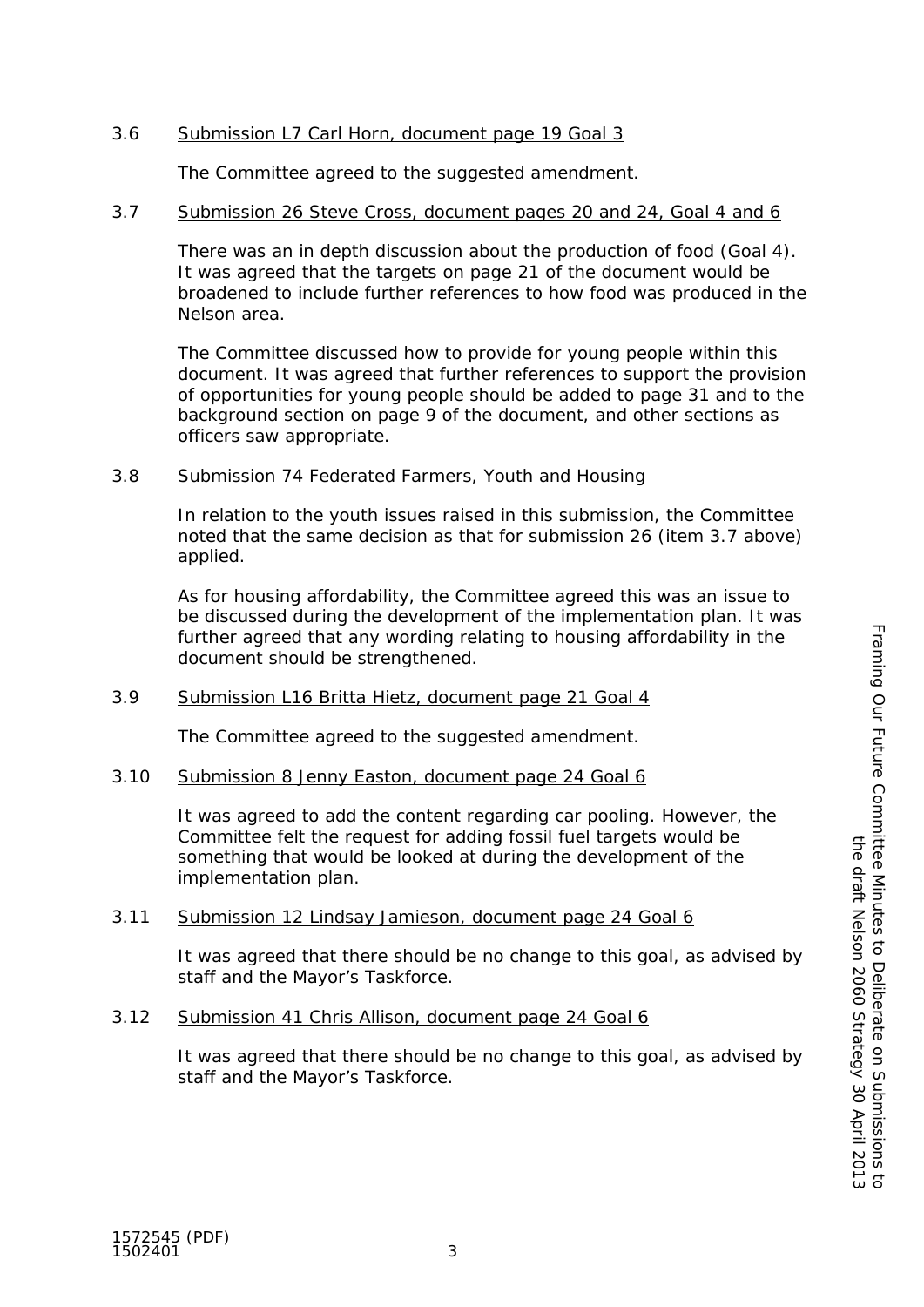### 3.13 Submission 74 Federated Farmers, document page 26 Goal 7

The Committee agreed to add reference to 'vibrant' in Goal 7. It was also agreed that a further bullet point should be added on page 27 of the document as recommended by the Mayor's Taskforce.

### 3.14 Submission 6 Sharyn Black, document page 37

It was agreed to add the additional comment as stated in the staff advice.

### 3.15 Submission L7 Carl Horn, document page 43

The Committee agreed with the staff advice.

#### 3.16 Submission 17 David Watt and submission 71 Lynn Cadenhead, document page 49 Heritage

There was agreement that the draft document was light on built heritage and that officers should strengthen the references to historic heritage in the document.

It was noted that the Council has statutory responsibilities under the Resource Management Act 1991 to recognise and provide for the protection of the historic heritage of Nelson.

### 3.17 Submission L7 Carl Horn, document page 58 and 60

The Committee discussed the 'Nelson 2060 at a Glance' table and whether it should be at the back or front of the document. The Committee agreed with the staff advice to leave it at the back.

The Committee agreed with the submitter that a glossary should be added to the document.

The Committee discussed the importance of including the principles of the Treaty of Waitangi and agreed that officers should insert references to these principles where appropriate.

### 3.18 Submission L4 Zachary Domike, document page 60

Attendance: Councillor Shaw declared a conflict of interest with discussions relating to the Nelson Environment Centre and withdrew from the table.

> It was agreed that a resource should be developed in line with the advice in the report.

### 3.19 Submission 70 Barbara Graves, Safe at the Top

The Committee agreed that officers should include reference to community safety in Goal 9.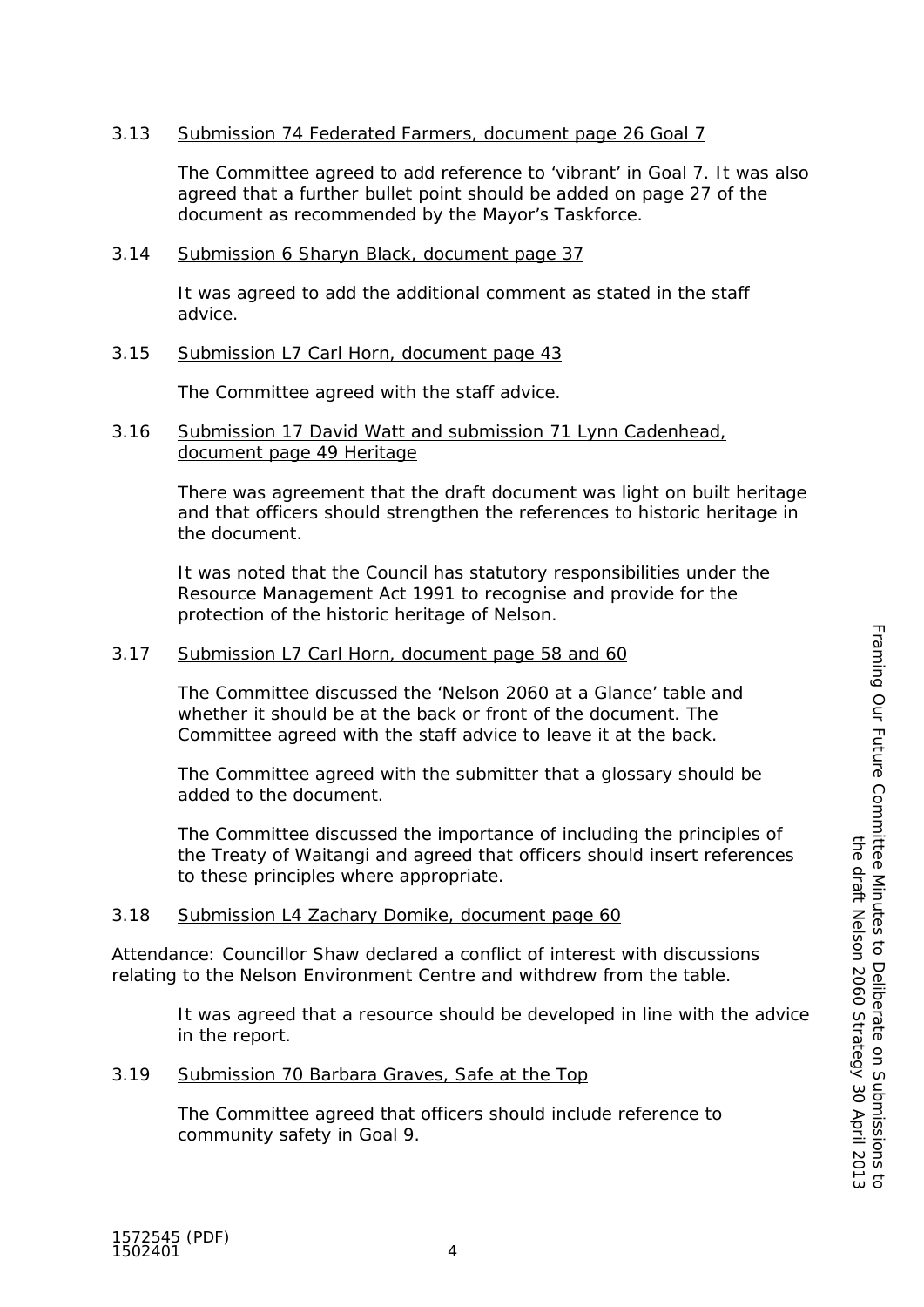### 3.20 Submission 74 Federated Farmers

The Committee agreed with the staff advice.

### 3.21 Submission L7 Carl Horn, Population

There was a thorough discussion about whether the document should include information regarding Nelson's optimal population. It was acknowledged that such information would require further community consultation.

Attendance: Councillor Ward left the meeting at 11.00am.

The Committee discussed the value of monitoring Nelson's population trends and patterns to assist future planning. It was noted that the Nelson Regional Economic Development Agency was currently working on a population strategy. The Committee agreed the document should reference monitoring the population. The Committee also agreed to the other additions requested by the submitter.

The Committee discussed other issues raised by the submissions. It was mentioned that a submitter had noted some linkage problems in the document and that at some points it was unclear how the ten goals related to the four themes.

The Committee discussed ageing issues in relation to the document and that this should be further outlined in Goal 9.

The Committee agreed that any decision in relation to the Mayor's Taskforce should be left until the document has been adopted and the implementation plan phase has been scoped to best decide what future role they could have.

In summary, the Committee was advised that the Nelson 2060 Strategy would be a tool to help guide how decisions were made and that it would sit beneath the Long Term Plan.

Resolved

*THAT the Framing our Future Committee includes feedback from the Mayor's Taskforce on Sustainability, in relation to the submissions received on the draft Nelson 2060 Strategy (in document 1494342), in its consideration and deliberations;*

*AND THAT the draft Nelson 2060 Strategy be amended to reflect the Framing our Future Committee's decisions on submissions made at this meeting, and be reported back to the Council for adoption.*

Copeland/Matheson Carried

Framing Our Future

Committee Minutes to Deliberate on Submissions to the draft Nelson 2060 Strategy 30 April 2013

ittee Minutes to Deliberate on Submissions to<br>the draft Nelson 2060 Strategy 30 April 2013

Framing Our Future Committee Minutes to Deliberate on Submissions